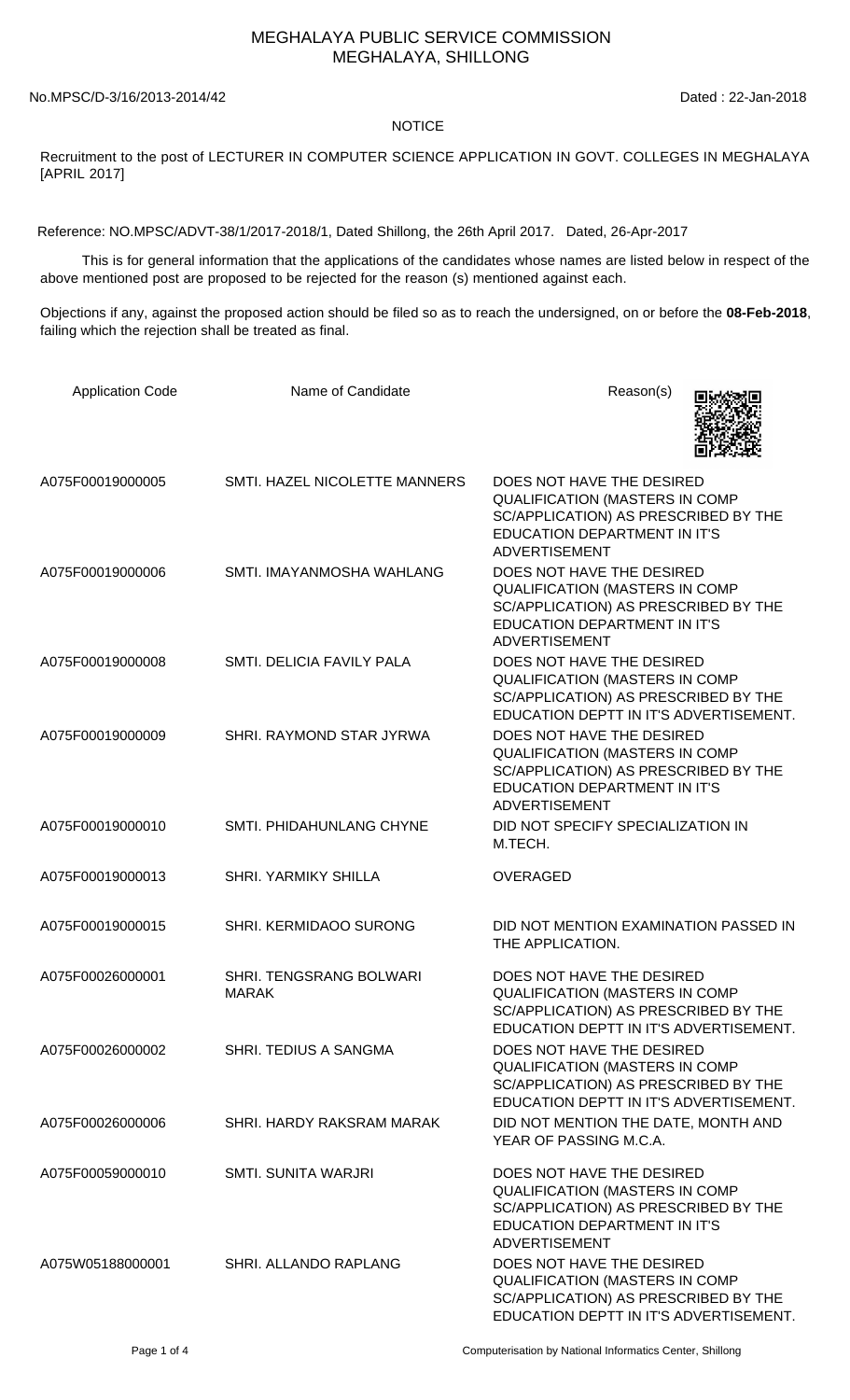| <b>Application Code</b> | Name of Candidate                                  | Reason(s)                                                                                                                                                          |
|-------------------------|----------------------------------------------------|--------------------------------------------------------------------------------------------------------------------------------------------------------------------|
| A075W35968000001        | SHRI. ATUL NONGBRI                                 | <b>CLARIFICATION REQUIRED FROM THE</b><br>APPLICANT REGARDING DATE, MONTH AND<br>YEAR OF PASSING M.SC COMPUTER<br>SCIENCE.                                         |
| A075W36978000001        | <b>SHRI. PRATIK KARMAKAR</b>                       | DOES NOT HAVE THE DESIRED<br>QUALIFICATION (MASTERS IN COMP<br>SC/APPLICATION) AS PRESCRIBED BY THE<br><b>EDUCATION DEPARTMENT IN IT'S</b><br><b>ADVERTISEMENT</b> |
| A075W22948000002        | SMTI. CARYNTHIA KHARKONGOR                         | DOES NOT HAVE THE DESIRED<br><b>QUALIFICATION (MASTERS IN COMP</b><br>SC/APPLICATION) AS PRESCRIBED BY THE<br>EDUCATION DEPTT IN IT'S ADVERTISEMENT.               |
| A075W38350000002        | SHRI. NATHANIEL D MARPNA                           | DOES NOT HAVE THE DESIRED<br><b>QUALIFICATION (MASTERS IN COMP</b><br>SC/APPLICATION) AS PRESCRIBED BY THE<br>EDUCATION DEPTT IN IT'S ADVERTISEMENT.               |
| A075W03774000002        | SHRI. JUTANG PHYLLA SWER                           | DOES NOT HAVE THE DESIRED<br>QUALIFICATION (MASTERS IN COMP<br>SC/APPLICATION) AS PRESCRIBED BY THE<br>EDUCATION DEPARTMENT IN IT'S<br><b>ADVERTISEMENT</b>        |
| A075W37048000003        | SMTI. STRONG PILLAR NONGNENG                       | <b>CLARIFICATION REQUIRED FROM THE</b><br>APPLICANT REGARDING DATE, MONTH AND<br>YEAR OF PASSING M.C.A.                                                            |
| A075W01548000003        | SHRI. BERNARD NONGPOH                              | DOES NOT HAVE THE DESIRED<br>QUALIFICATION (MASTERS IN COMP<br>SC/APPLICATION) AS PRESCRIBED BY THE<br>EDUCATION DEPARTMENT IN IT'S<br>ADVERTISEMENT               |
| A075W36336000003        | SHRI. REFRENCHAL SYIEM                             | DOES NOT HAVE THE DESIRED<br><b>QUALIFICATION (MASTERS IN COMP</b><br>SC/APPLICATION) AS PRESCRIBED BY THE<br>EDUCATION DEPTT IN IT'S ADVERTISEMENT.               |
| A075W34231000004        | SHRI. SILVESTAR SOHSHANG                           | DOES NOT HAVE THE DESIRED<br><b>QUALIFICATION (MASTERS IN COMP</b><br>SC/APPLICATION) AS PRESCRIBED BY THE<br>EDUCATION DEPTT IN IT'S ADVERTISEMENT.               |
| A075W35281000004        | SHRI. BANTEI KUPAR MARING                          | <b>CLARIFICATION REQUIRED FROM THE</b><br>APPLICANT REGARDING DATE, MONTH AND<br>YEAR OF PASSING M.C.A.                                                            |
| A075W11391000004        | SHRI. DERRICKSON DOHTDONG                          | DOES NOT HAVE THE DESIRED<br>QUALIFICATION (MASTERS IN COMP<br>SC/APPLICATION) AS PRESCRIBED BY THE<br>EDUCATION DEPTT IN IT'S ADVERTISEMENT.                      |
| A075W36301000004        | SHRI. ALWARD BADONLANG<br><b>NONGMIN</b>           | <b>CLARIFICATION REQUIRED FROM THE</b><br>APPLICANT REGARDING DATE, MONTH AND<br>YEAR OF PASSING M.C.A.                                                            |
| A075W02165000004        | SMTI. BABETLIN SYNREM                              | DOES NOT HAVE THE DESIRED<br><b>QUALIFICATION (MASTERS IN COMP</b><br>SC/APPLICATION) AS PRESCRIBED BY THE<br>EDUCATION DEPTT IN IT'S ADVERTISEMENT.               |
| A075W18998000004        | SMTI. LAWANHUN RANGSLANG                           | DOES NOT HAVE THE DESIRED<br><b>QUALIFICATION (MASTERS IN COMP</b><br>SC/APPLICATION) AS PRESCRIBED BY THE<br>EDUCATION DEPTT IN IT'S ADVERTISEMENT.               |
| A075W37112000005        | SHRI. DAWANSHAN MOSES<br><b>BENJAMIN KHARBUDON</b> | <b>CLARIFICATION REQUIRED FROM THE</b><br>APPLICANT REGARDING DATE, MONTH AND<br>YEAR OF PASSING M.C.A.                                                            |
| A075W11071000005        | SHRI. RONALD ASHLEY DKHAR                          | DOES NOT HAVE THE DESIRED<br><b>QUALIFICATION (MASTERS IN COMP</b><br>SC/APPLICATION) AS PRESCRIBED BY THE<br>EDUCATION DEPTT IN IT'S ADVERTISEMENT.               |
| A075W17921000005        | SHRI. JOE OLIVER MAE RYAN<br><b>LYNGDOH</b>        | DOES NOT HAVE THE DESIRED<br><b>QUALIFICATION (MASTERS IN COMP</b><br>SC/APPLICATION) AS PRESCRIBED BY THE                                                         |

Page 2 of 4 Computerisation by National Informatics Center, Shillong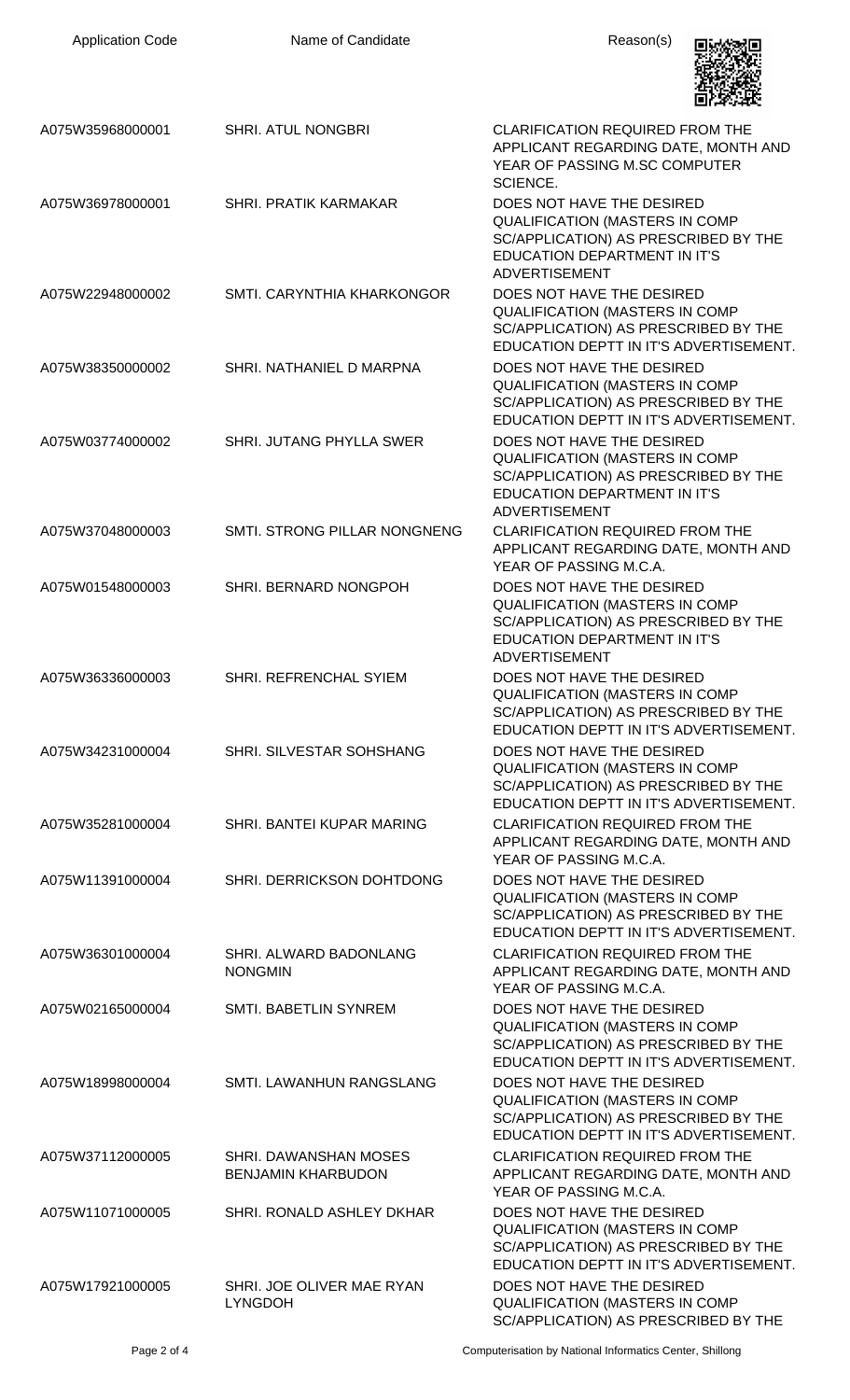

EDUCATION DEPTT IN IT'S ADVERTISEMENT.

| A075W06334000005 | SMTI. DAPHNE KORDOR WAR                   | DOES NOT HAVE THE DESIRED<br><b>QUALIFICATION (MASTERS IN COMP</b><br>SC/APPLICATION) AS PRESCRIBED BY THE<br><b>EDUCATION DEPARTMENT IN IT'S</b><br><b>ADVERTISEMENT</b> |
|------------------|-------------------------------------------|---------------------------------------------------------------------------------------------------------------------------------------------------------------------------|
| A075W03828000006 | SMTI. DIMRE SENGMITCHI A<br><b>SANGMA</b> | DOES NOT HAVE THE DESIRED<br><b>QUALIFICATION (MASTERS IN COMP</b><br>SC/APPLICATION) AS PRESCRIBED BY THE<br>EDUCATION DEPTT IN IT'S ADVERTISEMENT.                      |
| A075W21563000006 | SHRI. RANGSTONE PAUL KURBAH               | DOES NOT HAVE THE DESIRED<br><b>QUALIFICATION (MASTERS IN COMP</b><br>SC/APPLICATION) AS PRESCRIBED BY THE<br>EDUCATION DEPTT IN IT'S ADVERTISEMENT.                      |
| A075W02346000006 | SMTI. LORETTA DONNA NONGBRI               | DOES NOT HAVE THE DESIRED<br><b>QUALIFICATION (MASTERS IN COMP</b><br>SC/APPLICATION) AS PRESCRIBED BY THE<br>EDUCATION DEPTT IN IT'S ADVERTISEMENT.                      |
| A075W05112000007 | SMTI. MOVALYZA DKHAR                      | DOES NOT HAVE THE DESIRED<br><b>QUALIFICATION (MASTERS IN COMP</b><br>SC/APPLICATION) AS PRESCRIBED BY THE<br>EDUCATION DEPTT IN IT'S ADVERTISEMENT.                      |
| A075W14301000007 | SHRI. GEORGE BOLDAK SANGMA                | DOES NOT HAVE THE DESIRED<br><b>QUALIFICATION (MASTERS IN COMP</b><br>SC/APPLICATION) AS PRESCRIBED BY THE<br>EDUCATION DEPTT IN IT'S ADVERTISEMENT.                      |
| A075W01543000007 | SHRI. JOSEPH RAPMI POHRMEN                | DOES NOT HAVE THE DESIRED<br><b>QUALIFICATION (MASTERS IN COMP</b><br>SC/APPLICATION) AS PRESCRIBED BY THE<br>EDUCATION DEPARTMENT IN IT'S<br><b>ADVERTISEMENT</b>        |
| A075W02820000007 | SHRI. JOHN EDWARD N MARAK                 | DOES NOT HAVE THE DESIRED<br><b>QUALIFICATION (MASTERS IN COMP</b><br>SC/APPLICATION) AS PRESCRIBED BY THE<br>FDUCATION DEPTT IN IT'S ADVERTISEMENT.                      |
| A075W08292000008 | <b>SHRI. RAHUL G MOMIN</b>                | DOES NOT HAVE THE DESIRED<br>QUALIFICATION (MASTERS IN COMP<br>SC/APPLICATION) AS PRESCRIBED BY THE<br>EDUCATION DEPTT IN IT'S ADVERTISEMENT.                             |
| A075W08965000008 | SHRI. EMISON TONGPER                      | DOES NOT HAVE THE DESIRED<br><b>QUALIFICATION (MASTERS IN COMP</b><br>SC/APPLICATION) AS PRESCRIBED BY THE<br>EDUCATION DEPTT IN IT'S ADVERTISEMENT.                      |
| A075W03856000010 | SHRI. MOONSTAR MARWEIN                    | DOES NOT HAVE THE DESIRED<br><b>QUALIFICATION (MASTERS IN COMP</b><br>SC/APPLICATION) AS PRESCRIBED BY THE<br>EDUCATION DEPARTMENT IN IT'S<br><b>ADVERTISEMENT</b>        |
| A075W01501000010 | SHRI. PHERNAKY K MUTTYENT                 | DOES NOT HAVE THE DESIRED<br><b>QUALIFICATION (MASTERS IN COMP</b><br>SC/APPLICATION) AS PRESCRIBED BY THE<br>EDUCATION DEPTT IN IT'S ADVERTISEMENT.                      |
| A075W07440000012 | SHRI. PITTS ETHRIDGE T SANGMA             | DOES NOT HAVE THE DESIRED<br><b>QUALIFICATION (MASTERS IN COMP</b><br>SC/APPLICATION) AS PRESCRIBED BY THE<br>EDUCATION DEPTT IN IT'S ADVERTISEMENT.                      |
| A075W16715000015 | SHRI. SHAPHRANG SAWKMIE                   | DOES NOT HAVE THE DESIRED<br><b>QUALIFICATION (MASTERS IN COMP</b><br>SC/APPLICATION) AS PRESCRIBED BY THE<br>EDUCATION DEPTT IN IT'S ADVERTISEMENT.                      |